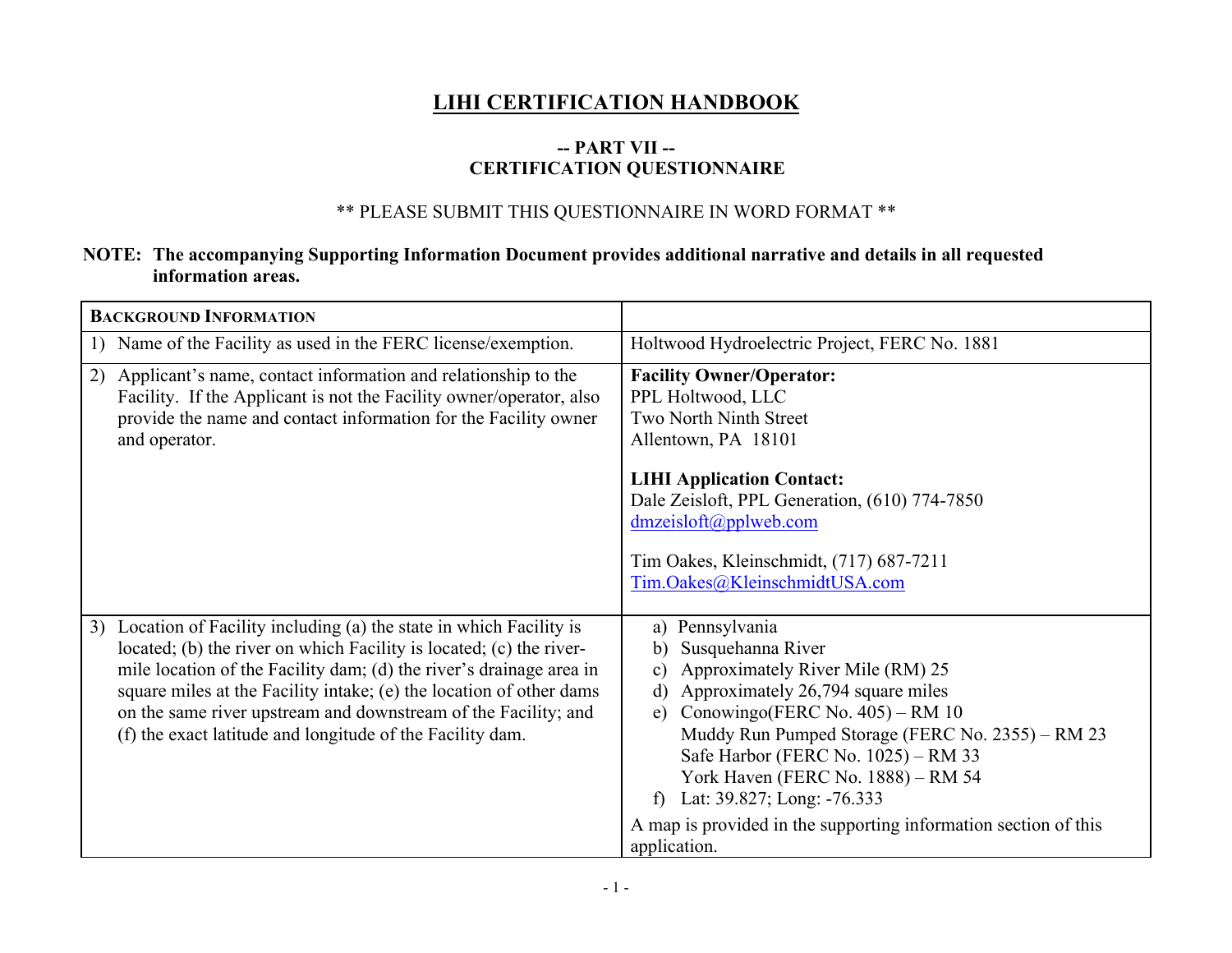| 4)<br>Installed capacity.     | Prior to redevelopment, the Project had an installed capacity of<br>107.2 MW. Additional Capacity installed by the Expansion Project<br>is:<br>Unit 11 - 01.18 MW I/S Dec 2011<br>Unit 13 - 01.18 MW I/S Dec 2011<br>Unit 18 - 40.3 MW Expected I/S September 2013<br>Unit 19 - 40.3 MW Expected I/S September 2013<br>Following redevelopment, the installed capacity will be 195.5 MW.                                                                                                                                                                                                                                                                                                                                                                                                                                                                                                                                                                                                                                                                                                                                                                                  |
|-------------------------------|---------------------------------------------------------------------------------------------------------------------------------------------------------------------------------------------------------------------------------------------------------------------------------------------------------------------------------------------------------------------------------------------------------------------------------------------------------------------------------------------------------------------------------------------------------------------------------------------------------------------------------------------------------------------------------------------------------------------------------------------------------------------------------------------------------------------------------------------------------------------------------------------------------------------------------------------------------------------------------------------------------------------------------------------------------------------------------------------------------------------------------------------------------------------------|
| 5) Average annual generation. | The average annual generation for the Holtwood Project from<br>October 2006 through September 2011 is 590,043,642 kWh.                                                                                                                                                                                                                                                                                                                                                                                                                                                                                                                                                                                                                                                                                                                                                                                                                                                                                                                                                                                                                                                    |
| 6) Regulatory status.         | The Project is licensed under FERC No. P-1881. The current<br>license was issued in 1980. A capacity-related license amendment<br>to add generation capacity was approved in 2009; the order was<br>issued on October 30, 2009. The order incorporates conditions from<br>the state Section 401 Water Quality Certificate, and the Department<br>of the Interior's Section 18 Fishway Prescription.<br>PPL Holtwood has also entered into Settlement Agreements with<br>multiple parties. A Settlement Agreement was filed August 3, 2009<br>between PPL and the Greater Baltimore Canoe Club, Stark Moon,<br>SWW Park Alliance, Conewago Canoe Club, Susquehanna Surf<br>Society, Topher Smith, Chris Iverson and American Whitewater<br>regarding recreational boating. A Settlement Agreement between<br>PPL Holtwood and Exelon Generation was also filed on August 3,<br>2009 and, among other things, resolved issues regarding the<br>provisions for minimum flows.<br>The current license will expire on August 31, 2030. A copy of the<br>2009 license order is provided in Attachment 1 to this application.<br>PPL Holtwood is in compliance with the license. |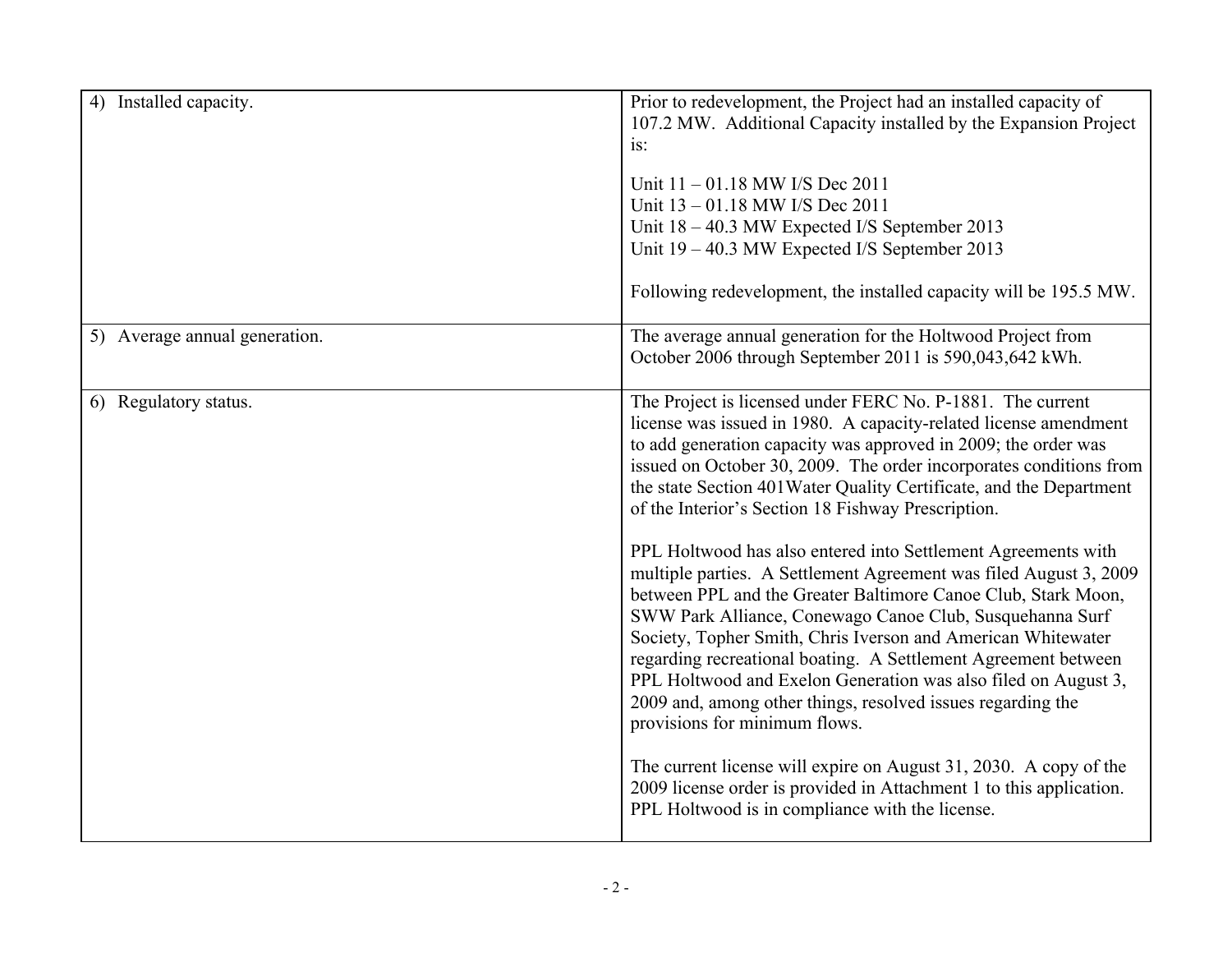| Reservoir volume and surface area measured at the normal<br>maximum operating level.                                                                                                                                                     | The Holtwood Dam forms Lake Aldred, which has a surface area of<br>2,648 acres and a gross storage of 54,768 acre-ft at El. 169.75 ft,<br>which is the elevation of the top of the flashboards.                                          |
|------------------------------------------------------------------------------------------------------------------------------------------------------------------------------------------------------------------------------------------|------------------------------------------------------------------------------------------------------------------------------------------------------------------------------------------------------------------------------------------|
| 8) Area occupied by non-reservoir facilities (e.g., dam, penstocks,<br>powerhouse).                                                                                                                                                      | 8.3 acres for the dam, diversion wall, skimmer wall, and<br>powerhouses                                                                                                                                                                  |
| 9) Number of acres inundated by the Facility.                                                                                                                                                                                            | 2,890 acres                                                                                                                                                                                                                              |
| 10) Number of acres contained in a 200-foot zone extending around<br>entire reservoir.                                                                                                                                                   | 421 acres                                                                                                                                                                                                                                |
| 11) Contacts for Resource Agencies and non-governmental<br>organizations.                                                                                                                                                                | This information is contained in Attachment 2.                                                                                                                                                                                           |
| 12) Description of the Facility, its mode of operation $(i.e.,$<br>peaking/run of river) and photographs, maps and diagrams.                                                                                                             | This information is contained in the supporting information section<br>of this application.                                                                                                                                              |
| <b>Questions for "New" Facilities Only:</b>                                                                                                                                                                                              |                                                                                                                                                                                                                                          |
| If the Facility you are applying for is "new" $(i.e., an existing dam)$<br>that added or increased power generation capacity after August of<br>1998) please answer the following questions to determine<br>eligibility for the program. |                                                                                                                                                                                                                                          |
| 13) When was the dam associated with the Facility completed?                                                                                                                                                                             | 1910                                                                                                                                                                                                                                     |
| 14) When did the added or increased generation first generate<br>electricity? If the added or increased generation is not yet<br>operational, please answer Question 18 as well.                                                         | The original facility was placed in commercial service in October<br>1911 with five units in operation. Between 1912 and 1924, five<br>additional units were installed, raising the station output to 108 MW<br>nameplate rating.        |
|                                                                                                                                                                                                                                          | The Unit 18 and Unit 19 generating units are in the final phase of<br>construction and turnover of equipment to start-up and<br>commissioning is underway. The new generation facilities are<br>expected to be online in September 2013. |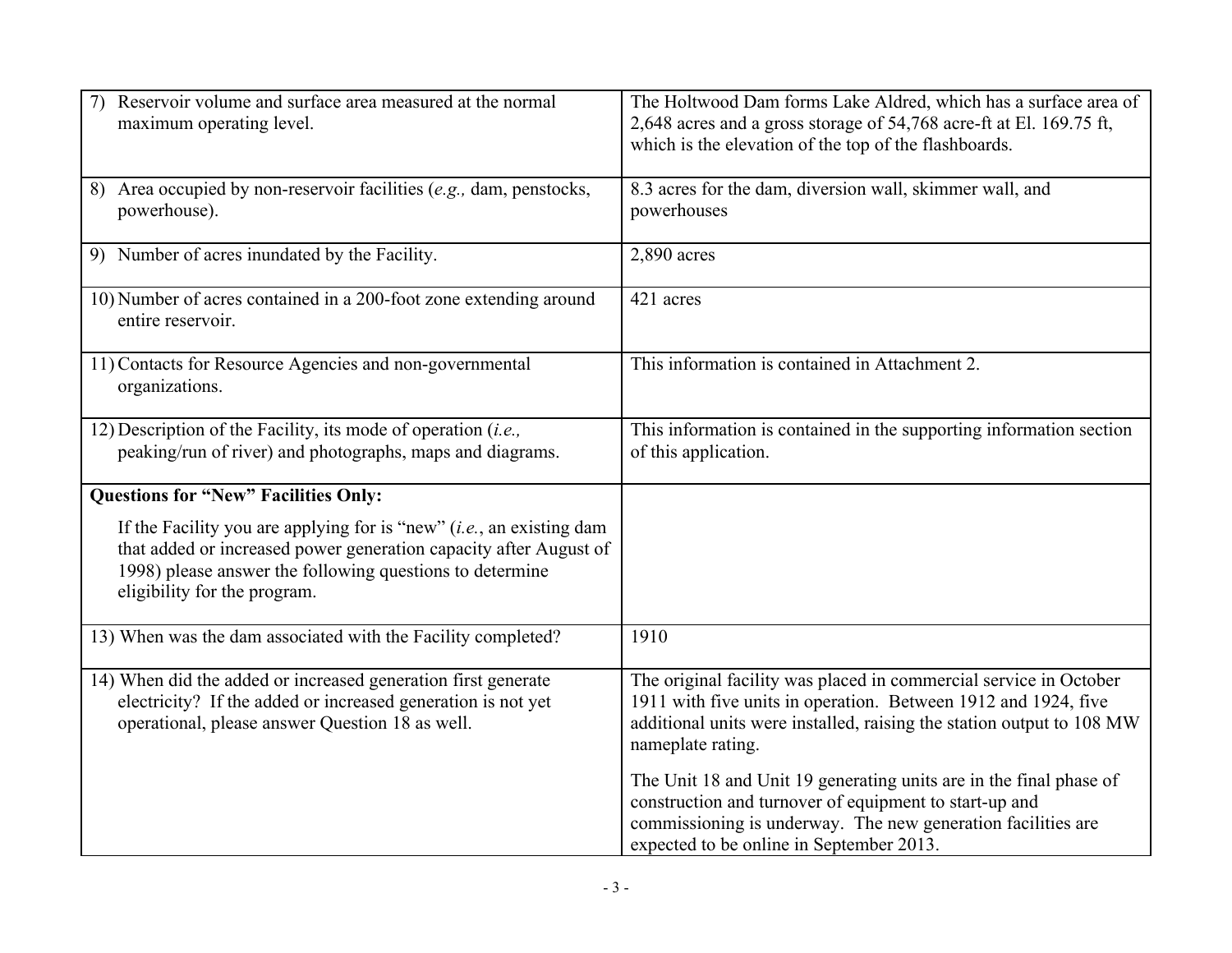| 15) Did the added or increased power generation capacity require or<br>include any new dam or other diversion structure?                                                                                                                                                                                                                                                                                                                                                                                                                                                                                                                     | No. The increased generation capacity required widening and<br>deepening of the existing forebay and tailrace, but no new dams or<br>diversion structures were necessary.                                                                                                                                              |
|----------------------------------------------------------------------------------------------------------------------------------------------------------------------------------------------------------------------------------------------------------------------------------------------------------------------------------------------------------------------------------------------------------------------------------------------------------------------------------------------------------------------------------------------------------------------------------------------------------------------------------------------|------------------------------------------------------------------------------------------------------------------------------------------------------------------------------------------------------------------------------------------------------------------------------------------------------------------------|
| 16) Did the added or increased capacity include or require a change in<br>water flow through the facility that worsened conditions for fish,<br>wildlife, or water quality (for example, did operations change<br>from run-of-river to peaking)?                                                                                                                                                                                                                                                                                                                                                                                             | No. The increased capacity did not include a change in water flow<br>that worsened conditions for fish, wildlife, or water quality.<br>Through rerouting of Unit 1 to flow into Piney Channel and<br>minimum flow agreements, flow changes are expected to be an<br>enhancement for fish, wildlife, and water quality. |
| 17) (a) Was the existing dam recommended for removal or<br>decommissioning by resource agencies, or recommended for<br>removal or decommissioning by a broad representation of<br>interested persons and organizations in the local and/or<br>regional community prior to the added or increased capacity?<br>(b) If you answered "yes" to question $17(a)$ , the Facility is not<br>eligible for certification, unless you can show that the added<br>or increased capacity resulted in specific measures to improve<br>fish, wildlife, or water quality protection at the existing dam.<br>If such measures were a result, please explain. | No.                                                                                                                                                                                                                                                                                                                    |
| 18) (a) If the added or increased generation is not yet operational, has<br>the increased or added generation received regulatory<br>authorization $(e.g.,$ approval by the Federal Energy<br>Regulatory Commission)? If not, the facility is not eligible<br>for consideration; and<br>(b) Are there any pending appeals or litigation regarding that<br>authorization? If so, the facility is not eligible for<br>consideration.                                                                                                                                                                                                           | Yes, the Project has received federal and state regulatory<br>authorization. There are no pending appeals or litigation regarding<br>that authorization.                                                                                                                                                               |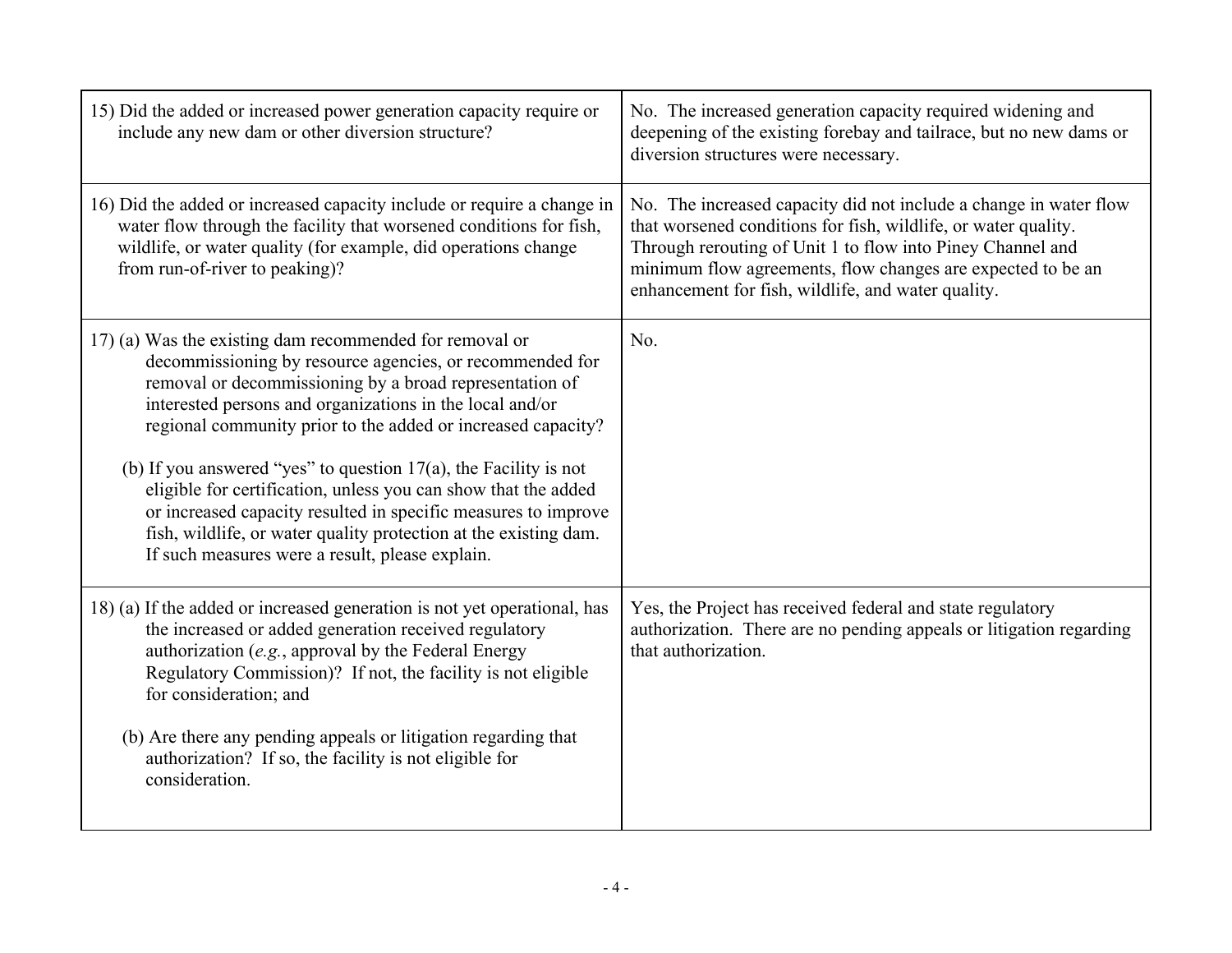| A. FLOWS                                                                                                                                                                                                                                                                                                                                                                                        | <b>PASS</b>                                                                                                                                                                                                                                                                                                                                                                                                                                                                                                                                                                                                                                                                                                                                                                                                                                                                                                                                                                                                                                                                                                                                                                                                                                                                |
|-------------------------------------------------------------------------------------------------------------------------------------------------------------------------------------------------------------------------------------------------------------------------------------------------------------------------------------------------------------------------------------------------|----------------------------------------------------------------------------------------------------------------------------------------------------------------------------------------------------------------------------------------------------------------------------------------------------------------------------------------------------------------------------------------------------------------------------------------------------------------------------------------------------------------------------------------------------------------------------------------------------------------------------------------------------------------------------------------------------------------------------------------------------------------------------------------------------------------------------------------------------------------------------------------------------------------------------------------------------------------------------------------------------------------------------------------------------------------------------------------------------------------------------------------------------------------------------------------------------------------------------------------------------------------------------|
| Is the Facility in Compliance with Resource Agency<br>Recommendations issued after December 31, 1986 regarding flow<br>conditions for fish and wildlife protection, mitigation and<br>enhancement (including in-stream flows, ramping and peaking<br>rate conditions, and seasonal and episodic instream flow<br>variations) for both the reach below the tailrace and all bypassed<br>reaches? | The Project is in compliance with flow conditions at the Project.<br>PPL Holtwood developed a Minimum Stream Flow Operating Plan<br>in consultation with the PADEP, PA Fish and Boat Commission,<br>PA Department of Conservation and Natural Resources,<br>Susquehanna River Basin Commission, Maryland Department of<br>Natural Resources, U.S. Fish and Wildlife Service, the U.S. Army<br>Corps of Engineers, and FERC to comply with Article 51 of the<br>new license. The Plan was approved by FERC on April 19, 2012.<br>The plan outlines a process for PPL Holtwood to release the<br>following flows into the Susquehanna River below Holtwood Dam:<br>$(1)$ a 24-hour continuous minimum flow of 800 cfs (Continuous<br>Minimum Flows); $(2)$ a 200 cfs continuous minimum flow in the<br>Piney Channel and (3) a daily volumetric flow equivalent to 98.7%<br>of the minimum continuous flow requirements of the downstream<br>Conowingo Project No. 405, aggregated over a 24-hour period<br>(Daily Minimum Flows). In the event that the net inflow to Lake<br>Aldred is less than the Continuous Minimum Flows and the Daily<br>Minimum Flows, the MSFOP Manual shall require the licensee to<br>maintain flows in the Susquehanna River below Holtwood Dam |
|                                                                                                                                                                                                                                                                                                                                                                                                 | equal to the net inflow to Lake Aldred.<br>Additional narrative on flow provisions is included in the<br>supporting information section of this application. A copy of the<br>FERC Order approving the Minimum Stream Flow Operating Plan,<br>which summarized the plan as well as agency consultation, is<br>provided in Attachment 3.<br>Some of the flow provisions do not take effect until after the Project<br>is operational so compliance cannot be shown until the provisions<br>take effect.<br>$YES = Pass, Go to B$                                                                                                                                                                                                                                                                                                                                                                                                                                                                                                                                                                                                                                                                                                                                            |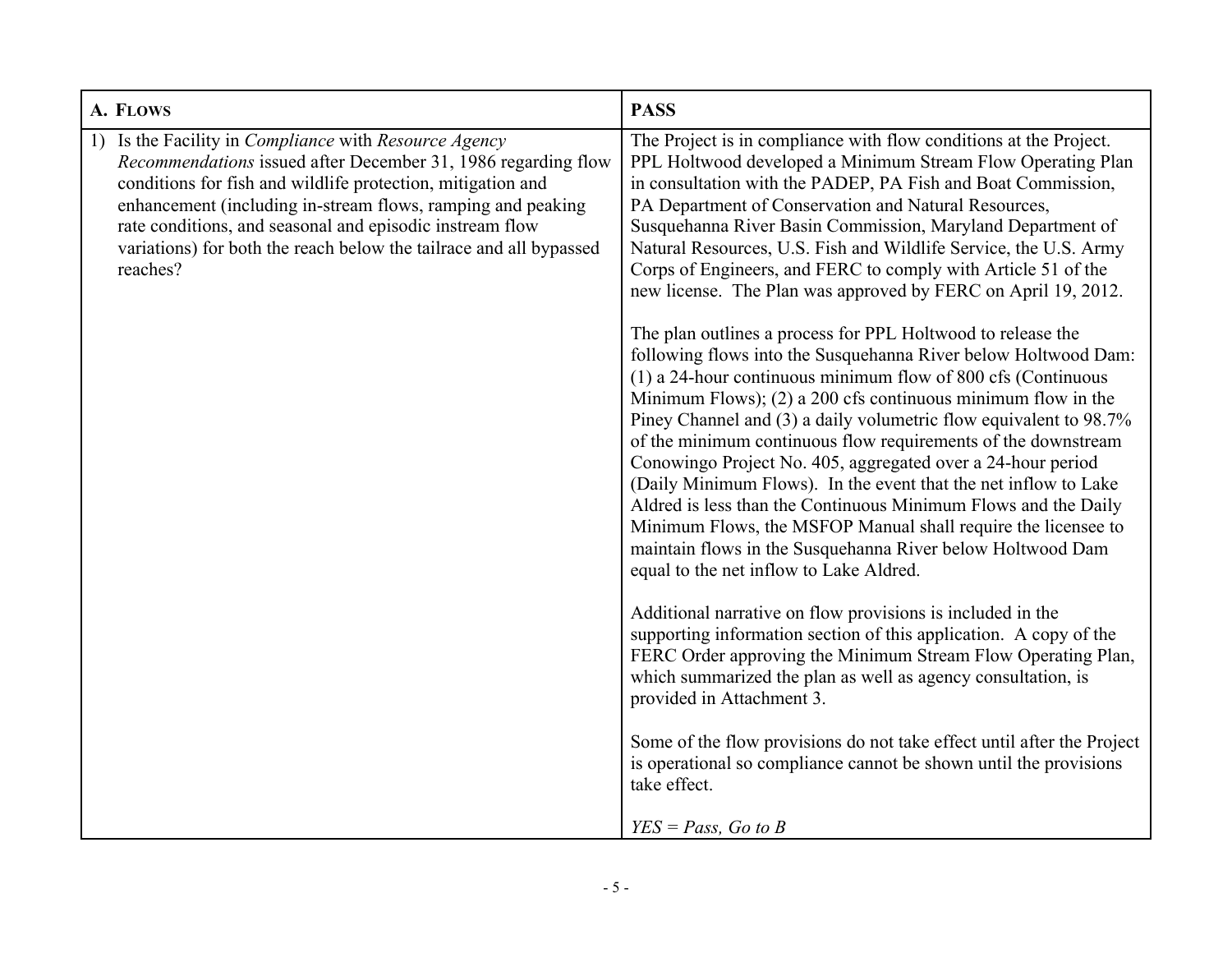| 2) | If there is no flow condition recommended by any Resource<br>Agency for the Facility, or if the recommendation was issued<br>prior to January 1, 1987, is the Facility in Compliance with a flow<br>release schedule, both below the tailrace and in all bypassed<br>reaches, that at a minimum meets Aquatic Base Flow standards or<br>"good" habitat flow standards calculated using the Montana-<br>Tennant method?                  | N/A                                                                                                                                                                                                                                                                                                                                                                                                                                                                                               |
|----|-----------------------------------------------------------------------------------------------------------------------------------------------------------------------------------------------------------------------------------------------------------------------------------------------------------------------------------------------------------------------------------------------------------------------------------------|---------------------------------------------------------------------------------------------------------------------------------------------------------------------------------------------------------------------------------------------------------------------------------------------------------------------------------------------------------------------------------------------------------------------------------------------------------------------------------------------------|
|    | 3) If the Facility is unable to meet the flow standards in A.2., has the<br>Applicant demonstrated, and obtained a letter from the relevant<br>Resource Agency confirming that demonstration, that the flow<br>conditions at the Facility are appropriately protective of fish,<br>wildlife, and water quality?                                                                                                                         | $N\!/\!A$                                                                                                                                                                                                                                                                                                                                                                                                                                                                                         |
|    | <b>B. WATER QUALITY</b>                                                                                                                                                                                                                                                                                                                                                                                                                 | <b>PASS</b>                                                                                                                                                                                                                                                                                                                                                                                                                                                                                       |
|    | 1) Is the Facility either:<br>In Compliance with all conditions issued pursuant to a Clean<br>a)<br>Water Act Section 401 water quality certification issued for<br>the Facility after December 31, 1986? or<br>b) In Compliance with the quantitative water quality standards<br>established by the state that support designated uses pursuant<br>to the federal Clean Water Act in the Facility area and in the<br>downstream reach? | A Section 401 Water Quality Certificate was issued to the Holtwood<br>project on June 15, 2009 and was integrated into the current FERC<br>license as Appendix B. The Holtwood Project is in compliance with<br>the conditions in the water quality certificate. A copy of the most<br>recent 401 Water Quality Certificate is provided in Attachment 1.<br>Additional information on water quality is included in the<br>supporting information section of this application.<br>$YES = Go to B2$ |
| 2) | Is the Facility area or the downstream reach currently identified<br>by the state as not meeting water quality standards (including<br>narrative and numeric criteria and designated uses) pursuant to<br>Section 303(d) of the Clean Water Act?                                                                                                                                                                                        | Neither the Facility area nor the downstream reach has been<br>identified by the state pursuant to Clean Water Act Section 303(d)<br>as having impaired water quality.<br>$NO = Pass$                                                                                                                                                                                                                                                                                                             |
|    | 3) If the answer to question B.2 is yes, has there been a<br>determination that the Facility does not cause, or contribute to,<br>the violation?                                                                                                                                                                                                                                                                                        | N/A                                                                                                                                                                                                                                                                                                                                                                                                                                                                                               |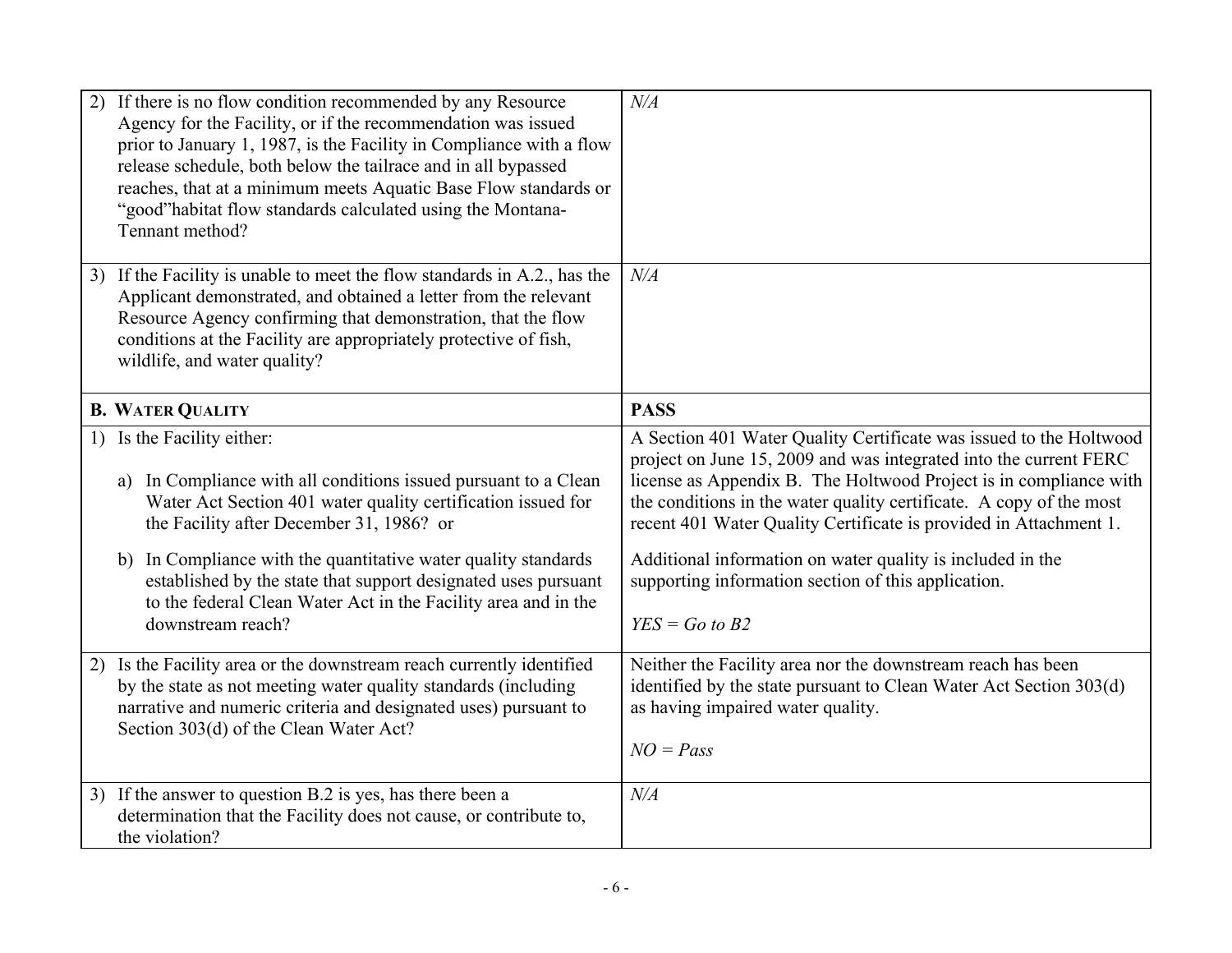| <b>C. FISH PASSAGE AND PROTECTION</b>                                                                                                                                                                                                                                                                                                                                                     | <b>PASS</b>                                                                                                                                                                                                                                                                                                                                                                                                                                                                                                                                                                                                                                                                                                               |
|-------------------------------------------------------------------------------------------------------------------------------------------------------------------------------------------------------------------------------------------------------------------------------------------------------------------------------------------------------------------------------------------|---------------------------------------------------------------------------------------------------------------------------------------------------------------------------------------------------------------------------------------------------------------------------------------------------------------------------------------------------------------------------------------------------------------------------------------------------------------------------------------------------------------------------------------------------------------------------------------------------------------------------------------------------------------------------------------------------------------------------|
| 1) Is the Facility in Compliance with Mandatory Fish Passage<br>Prescriptions for upstream and downstream passage of<br>anadromous and catadromous fish issued by Resource Agencies<br>after December 31, 1986?                                                                                                                                                                           | Yes, the Holtwood Project is in compliance with a Mandatory<br>Fish Passage Prescription. PPL Holtwood has operated an<br>elevator-style fish passage facility since Spring 1997. On<br>April 16, 2008, the Department of the Interior filed a preliminary<br>fishway prescription for American shad, alewife, blueback<br>herring, American eel, and other designated resident riverine fish<br>species. On September 3, 2009, Interior filed a modified<br>fishway prescription for these same species. The prescription is<br>incorporated into the current FERC license, and can be found in<br>Appendix B of the current FERC license, which is included in<br>Attachment 1 of this application.<br>$YES = Go to C5$ |
| Are there historic records of anadromous and/or catadromous fish<br>2)<br>movement through the Facility area, but anadromous and/or<br>catadromous fish do not presently move through the Facility area<br>(e.g., because passage is blocked at a downstream dam or the fish<br>no longer have a migratory run)?                                                                          | N/A                                                                                                                                                                                                                                                                                                                                                                                                                                                                                                                                                                                                                                                                                                                       |
| If the fish are extinct or extirpated from the Facility area or<br>a)<br>downstream reach, has the Applicant demonstrated that the<br>extinction or extirpation was not due in whole or part to the<br>Facility?                                                                                                                                                                          |                                                                                                                                                                                                                                                                                                                                                                                                                                                                                                                                                                                                                                                                                                                           |
| If a Resource Agency Recommended adoption of upstream<br>b)<br>and/or downstream fish passage measures at a specific future<br>date, or when a triggering event occurs (such as completion of<br>passage through a downstream obstruction or the completion<br>of a specified process), has the Facility owner/operator made<br>a legally enforceable commitment to provide such passage? |                                                                                                                                                                                                                                                                                                                                                                                                                                                                                                                                                                                                                                                                                                                           |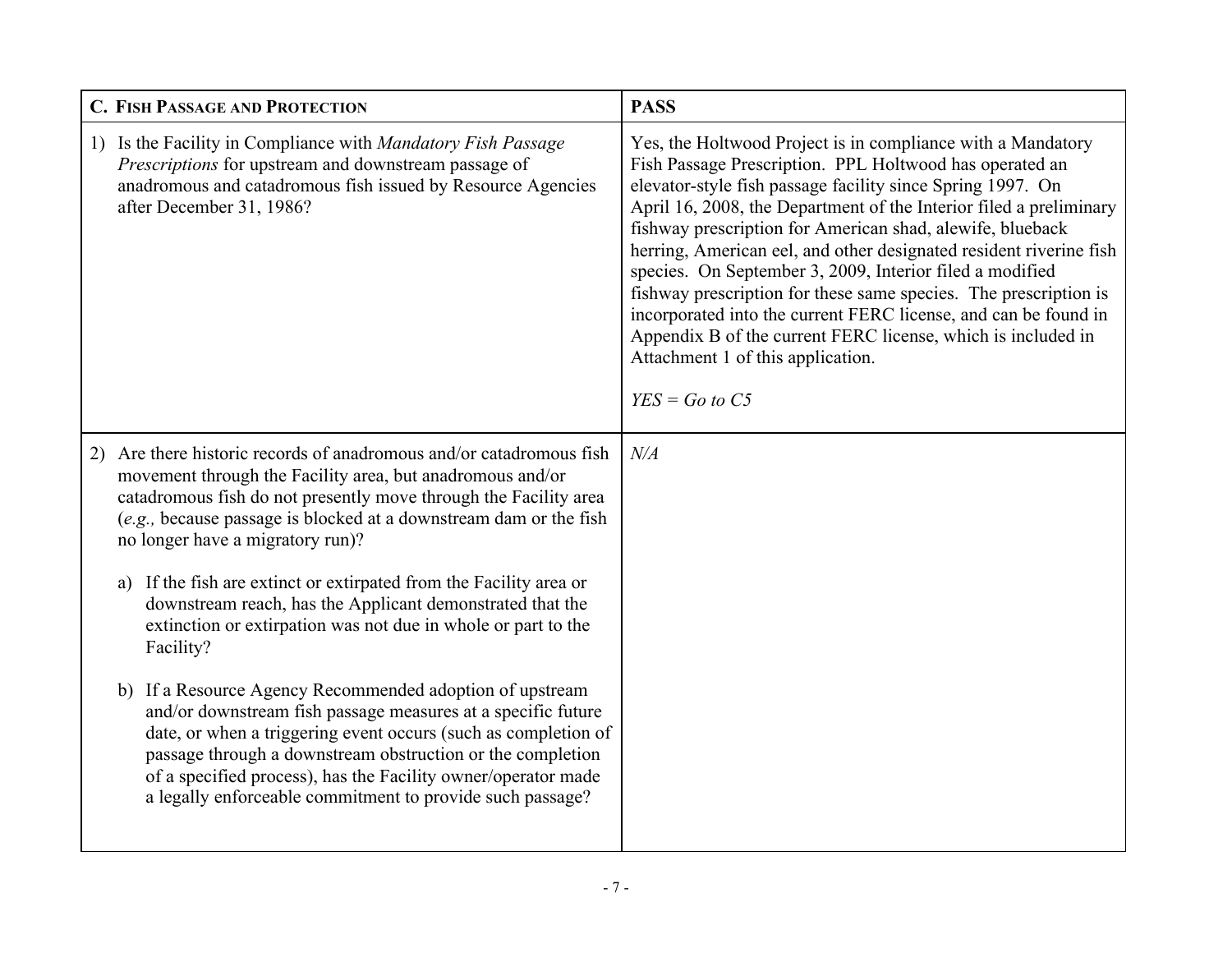|  | 3) If, since December 31, 1986:                                                                                                                                                                                                                                                                                                                                                                                                                                                                                                                                                                                                                                      | $N\!/\!A$ |
|--|----------------------------------------------------------------------------------------------------------------------------------------------------------------------------------------------------------------------------------------------------------------------------------------------------------------------------------------------------------------------------------------------------------------------------------------------------------------------------------------------------------------------------------------------------------------------------------------------------------------------------------------------------------------------|-----------|
|  | a) Resource Agencies have had the opportunity to issue, and<br>considered issuing, a Mandatory Fish Passage Prescription for<br>upstream and/or downstream passage of anadromous or<br>catadromous fish (including delayed installation as described<br>in C <sub>2</sub> a above),                                                                                                                                                                                                                                                                                                                                                                                  |           |
|  | b) The Resource Agencies declined to issue a Mandatory Fish<br>Passage Prescription, and                                                                                                                                                                                                                                                                                                                                                                                                                                                                                                                                                                             |           |
|  | c) Was a reason for the Resource Agencies' declining to issue a<br>Mandatory Fish Passage Prescription one of the following:<br>$(1)$ the technological infeasibility of passage, $(2)$ the absence<br>of habitat upstream of the Facility due at least in part to<br>inundation by the Facility impoundment, or (3) the<br>anadromous or catadromous fish are no longer present in the<br>Facility area and/or downstream reach due in whole or part to<br>the presence of the Facility?                                                                                                                                                                            |           |
|  | 4) If C3 was not applicable:                                                                                                                                                                                                                                                                                                                                                                                                                                                                                                                                                                                                                                         | $N\!/\!A$ |
|  | a) Are upstream and downstream fish passage survival rates for<br>anadromous and catadromous fish at the dam each<br>documented at greater than 95% over 80% of the run using a<br>generally accepted monitoring methodology? or                                                                                                                                                                                                                                                                                                                                                                                                                                     |           |
|  | b) If the Facility is unable to meet the fish passage standards in<br>4.a, has the Applicant either (i) demonstrated, and obtained a<br>letter from the U.S. Fish and Wildlife Service or National<br>Marine Fisheries Service confirming that demonstration, that<br>the upstream and downstream fish passage measures (if any)<br>at the Facility are appropriately protective of the fishery<br>resource, or (ii) committed to the provision of fish passage<br>measures in the future and obtained a letter from the U.S. Fish<br>and Wildlife Service or the National Marine Fisheries Service<br>indicating that passage measures are not currently warranted? |           |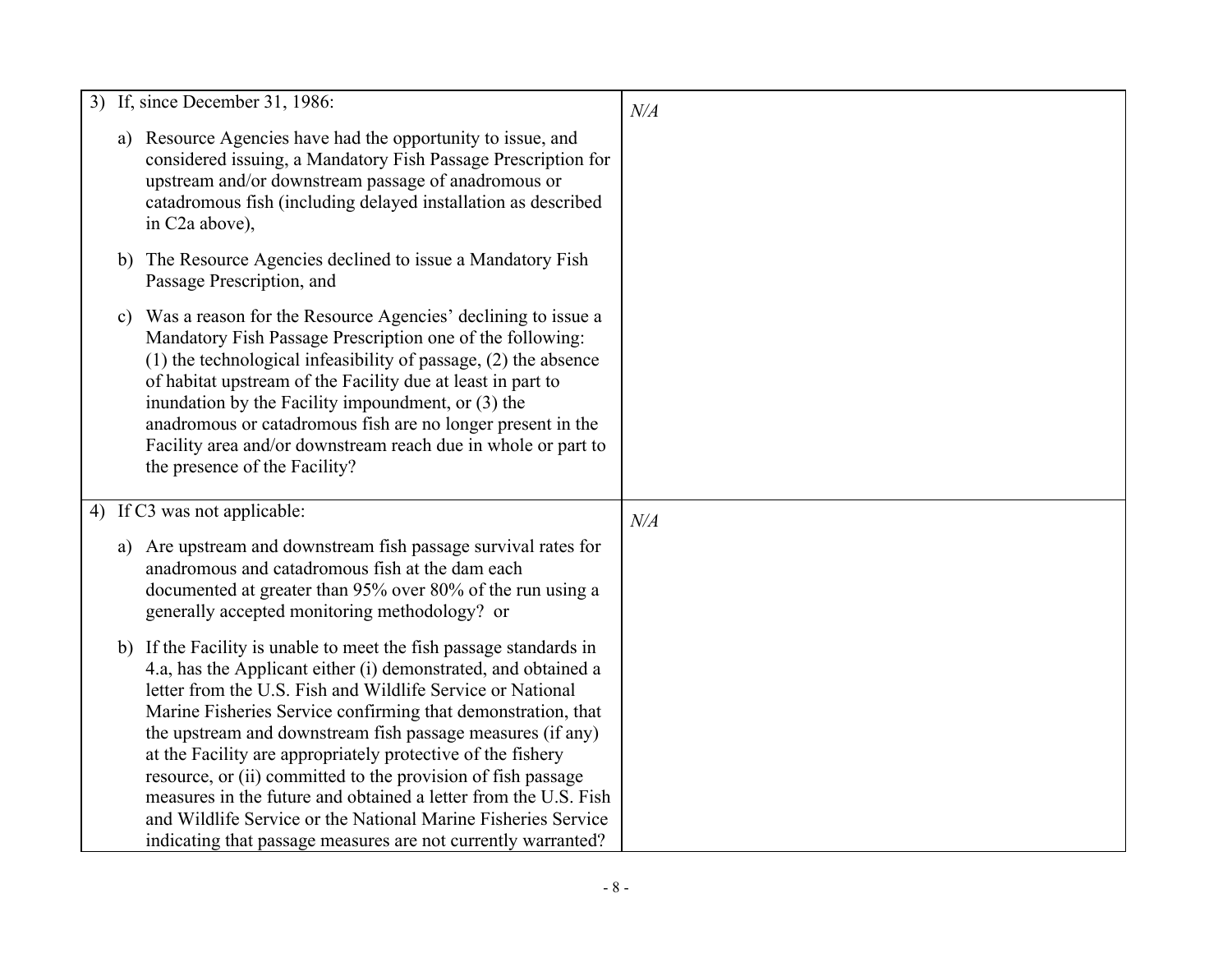| Is the Facility in Compliance with Mandatory Fish Passage<br>5)<br>Prescriptions for upstream and/or downstream passage of<br>Riverine fish?                                                                                                                                                                          | $N\!/\!A$<br>The Mandatory Fish Passage Prescription addresses design<br>populations of anadromous and catadromous fish only.<br>However, the state 401 certificate requires operation of the<br>Project to allow for passage of riverine fish. The Project is<br>currently in compliance with this requirement.                                                                                                                                                                                                                                                                                                                                                                                                                                               |
|-----------------------------------------------------------------------------------------------------------------------------------------------------------------------------------------------------------------------------------------------------------------------------------------------------------------------|----------------------------------------------------------------------------------------------------------------------------------------------------------------------------------------------------------------------------------------------------------------------------------------------------------------------------------------------------------------------------------------------------------------------------------------------------------------------------------------------------------------------------------------------------------------------------------------------------------------------------------------------------------------------------------------------------------------------------------------------------------------|
| 6) Is the Facility in Compliance with Resource Agency<br>Recommendations for Riverine, anadromous and catadromous<br>fish entrainment protection, such as tailrace barriers?                                                                                                                                          | $N/A = Go$ to $C6$<br>Yes, the Project is in compliance with Resource Agency<br>recommendations regarding riverine, anadromous, and<br>catadromous fish. The Section 18 Mandatory Fishway<br>Prescription and the state 401 Water Quality Certificate each<br>require fish passage measures.<br>PPL filed a Fishway Operating Plan on December 15, 2011 that<br>was developed in consultation with the PA Fish and Boat<br>Commission, the U.S. Fish and Wildlife Service, Susquehanna<br>River Basin Commission, MD Department of Natural Resources,<br>and the PA Department of Environmental Protection to comply<br>with Articles 48 and 49 of the new FERC license. FERC<br>approved the Fishway Operating Plan on May 9, 2012.<br>$YES = Pass$ , go to D |
| <b>D. WATERSHED PROTECTION</b>                                                                                                                                                                                                                                                                                        | <b>PASS</b>                                                                                                                                                                                                                                                                                                                                                                                                                                                                                                                                                                                                                                                                                                                                                    |
| Is there a buffer zone dedicated for conservation purposes (to<br>1)<br>protect fish and wildlife habitat, water quality, aesthetics and/or<br>low-impact recreation) extending 200 feet from the average<br>annual high water line for at least 50% of the shoreline, including<br>all of the undeveloped shoreline? | Yes. PPL Holtwood's Land and Shoreline Management Plan,<br>approved by FERC on January 15, 2013 specifically calls for<br>maintaining an undeveloped zone of 200-ft or greater around<br>95% of the reservoir as a buffer for conservation purposes.<br>$YES = Pass$ , go to E and receive 3 extra years of certification                                                                                                                                                                                                                                                                                                                                                                                                                                      |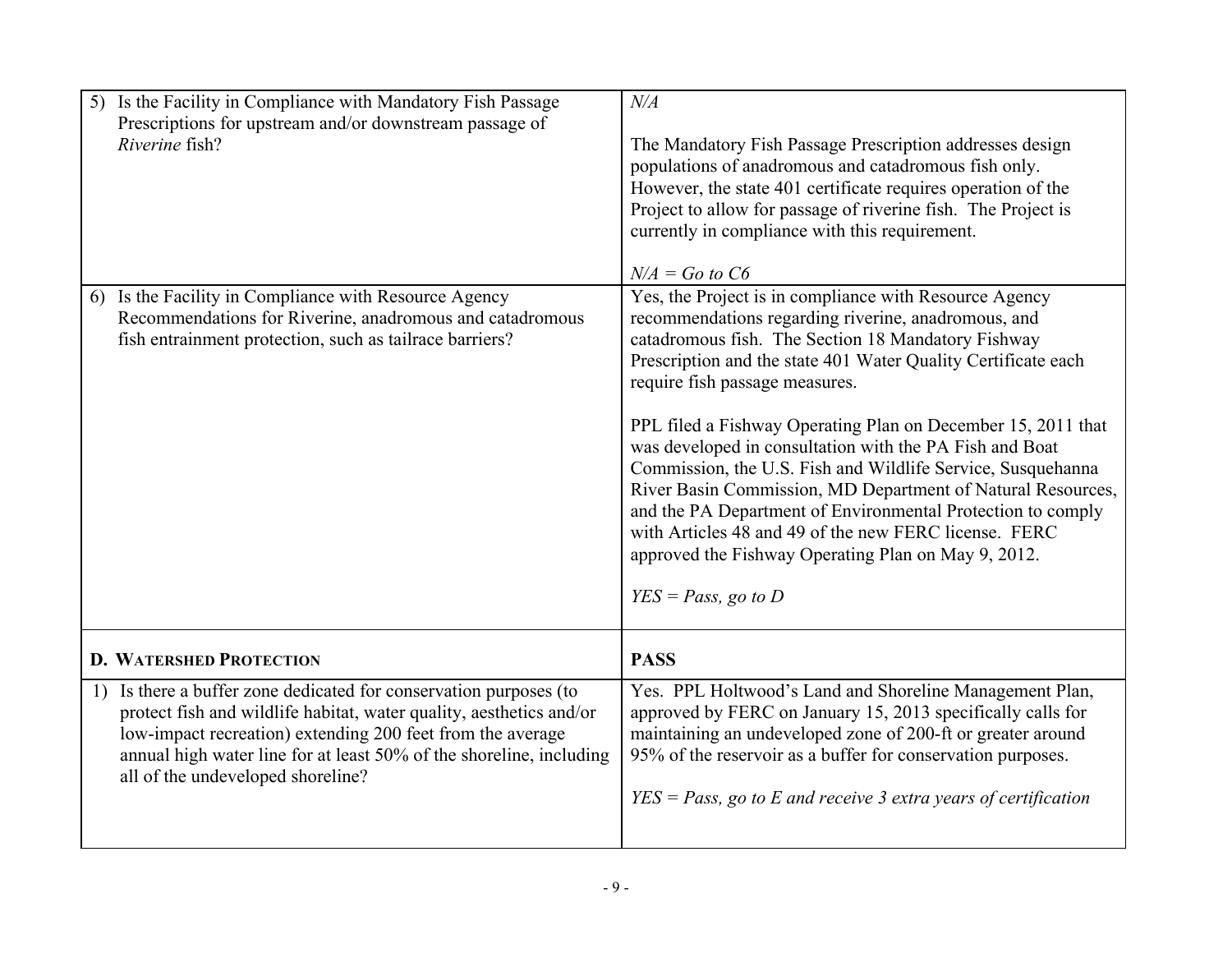|    | 2) Has the Facility owner/operator established an approved<br>watershed enhancement fund that: 1) could achieve within the<br>project's watershed the ecological and recreational equivalent of<br>land protection in D.1, and 2) has the agreement of appropriate<br>stakeholders and state and federal resource agencies?                                                         |                                                                                                                                                                                                                                                                                                                                                                                                                                                                                                        |
|----|-------------------------------------------------------------------------------------------------------------------------------------------------------------------------------------------------------------------------------------------------------------------------------------------------------------------------------------------------------------------------------------|--------------------------------------------------------------------------------------------------------------------------------------------------------------------------------------------------------------------------------------------------------------------------------------------------------------------------------------------------------------------------------------------------------------------------------------------------------------------------------------------------------|
| 3) | Has the Facility owner/operator established through a settlement<br>agreement with appropriate stakeholders, with state and federal<br>resource agencies agreement, an appropriate shoreland buffer or<br>equivalent watershed land protection plan for conservation<br>purposes (to protect fish and wildlife habitat, water quality,<br>aesthetics and/or low impact recreation)? |                                                                                                                                                                                                                                                                                                                                                                                                                                                                                                        |
|    | 4) Is the facility in compliance with both state and federal resource<br>agencies recommendations in a license approved shoreland<br>management plan regarding protection, mitigation or<br>enhancement of shorelands surrounding the project?                                                                                                                                      |                                                                                                                                                                                                                                                                                                                                                                                                                                                                                                        |
|    |                                                                                                                                                                                                                                                                                                                                                                                     |                                                                                                                                                                                                                                                                                                                                                                                                                                                                                                        |
|    | E. THREATENED AND ENDANGERED SPECIES PROTECTION                                                                                                                                                                                                                                                                                                                                     | <b>PASS</b>                                                                                                                                                                                                                                                                                                                                                                                                                                                                                            |
|    | 1) Are threatened or endangered species listed under state or federal<br>Endangered Species Acts present in the Facility area and/or<br>downstream reach?                                                                                                                                                                                                                           | Yes. Bald eagle is listed as threatened in Pennsylvania. Osprey<br>is listed as threatened in Pennsylvania. The prothonotary warbler<br>is currently listed as an "at risk" species in Pennsylvania. The<br>red-bellied turtle and rough green snake are both listed as state-<br>threatened, but are not listed at the federal level. Four state-<br>listed plant species are on Project property: scarlet ammannia,<br>American holly, sticky goldenrod, and white doll's daisy.<br>$YES = Go to E2$ |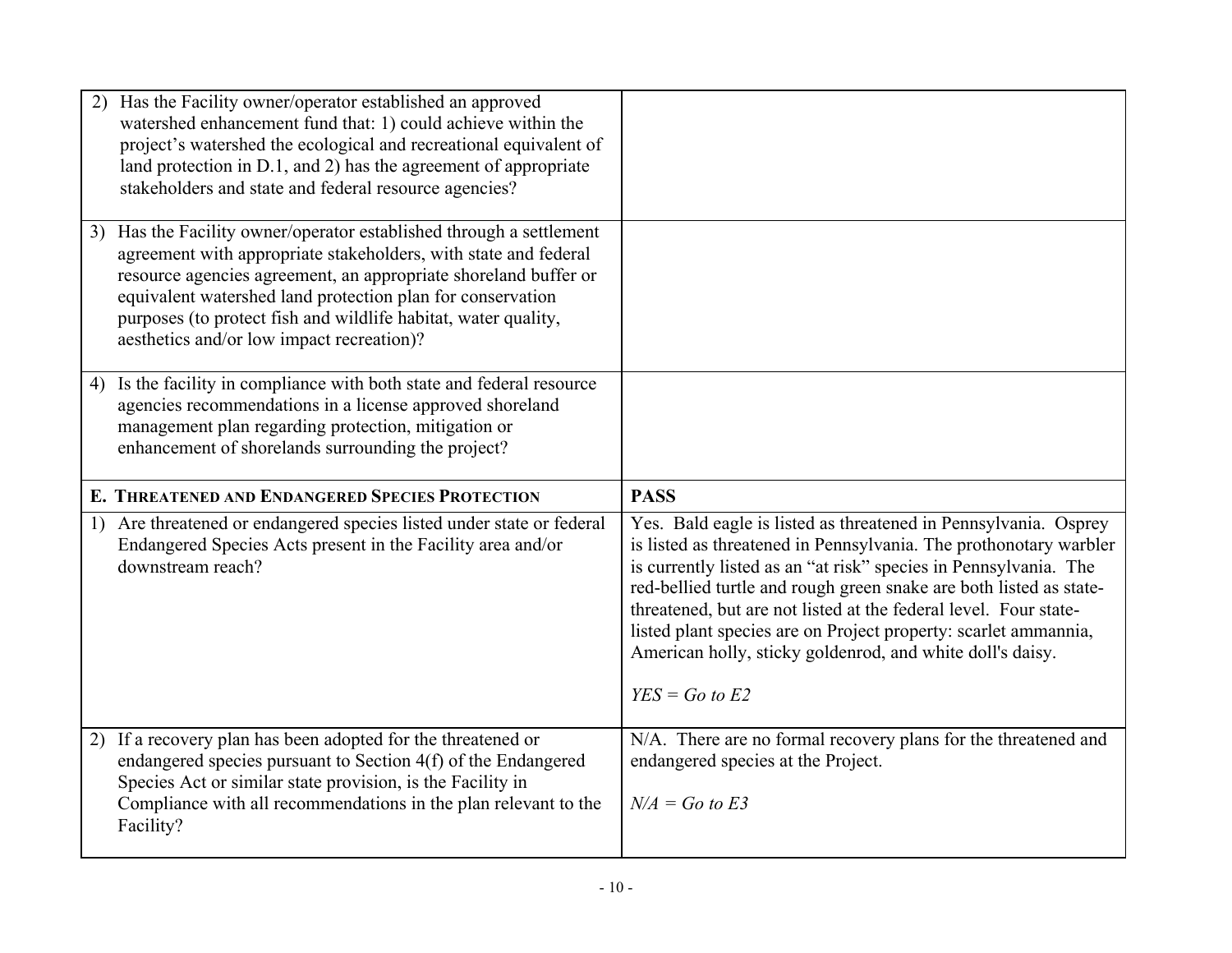| 3) If the Facility has received authorization to incidentally Take a<br>listed species through: (i) Having a relevant agency complete<br>consultation pursuant to ESA Section 7 resulting in a biological<br>opinion, a habitat recovery plan, and/or (if needed) an incidental<br>Take statement; (ii) Obtaining an incidental Take permit pursuant<br>to ESA Section 10; or (iii) For species listed by a state and not by<br>the federal government, obtaining authorization pursuant to<br>similar state procedures; is the Facility in Compliance with<br>conditions pursuant to that authorization?                                                                                            | The Project has received an incidental take permit for bald eagle<br>at the Project under the Bald and Golden Eagle Act as it relates<br>to the ongoing construction of the new powerhouse. The Project<br>is in compliance with conditions pursuant to that authorization.<br>A more detailed summary of the issue is provided in the<br>Supporting Information Document. A copy of the application<br>and/or the permit itself can be provided upon request.<br>$YES = Go to E4$                                                                           |
|------------------------------------------------------------------------------------------------------------------------------------------------------------------------------------------------------------------------------------------------------------------------------------------------------------------------------------------------------------------------------------------------------------------------------------------------------------------------------------------------------------------------------------------------------------------------------------------------------------------------------------------------------------------------------------------------------|--------------------------------------------------------------------------------------------------------------------------------------------------------------------------------------------------------------------------------------------------------------------------------------------------------------------------------------------------------------------------------------------------------------------------------------------------------------------------------------------------------------------------------------------------------------|
| 4) If a biological opinion applicable to the Facility for the threatened<br>or endangered species has been issued, can the Applicant<br>demonstrate that:<br>a) The biological opinion was accompanied by a FERC license<br>or exemption or a habitat conservation plan? or<br>The biological opinion was issued pursuant to or consistent<br>b)<br>with a recovery plan for the endangered or threatened<br>species? or<br>There is no recovery plan for the threatened or endangered<br>$\mathbf{c})$<br>species under active development by the relevant Resource<br>Agency? or<br>The recovery plan under active development will have no<br>d)<br>material effect on the Facility's operations? | The Incidental Take Permit was issued to address the temporary<br>effects of construction at the Holtwood Project. The Incidental<br>Take Permit outlines procedures for the Facility to follow until<br>the construction activity is complete. The Incidental Take<br>Permit was not issued in response to a long-term concern.<br>There has been no biological opinion issued that would be<br>applicable to the Facility. Thus, there is no recovery plan for the<br>threatened or endangered species under active development.<br>$YES = Pass$ , go to F |
| 5) If E.2 and E.3 are not applicable, has the Applicant demonstrated<br>that the Facility and Facility operations do not negatively affect<br>listed species?                                                                                                                                                                                                                                                                                                                                                                                                                                                                                                                                        | N/A                                                                                                                                                                                                                                                                                                                                                                                                                                                                                                                                                          |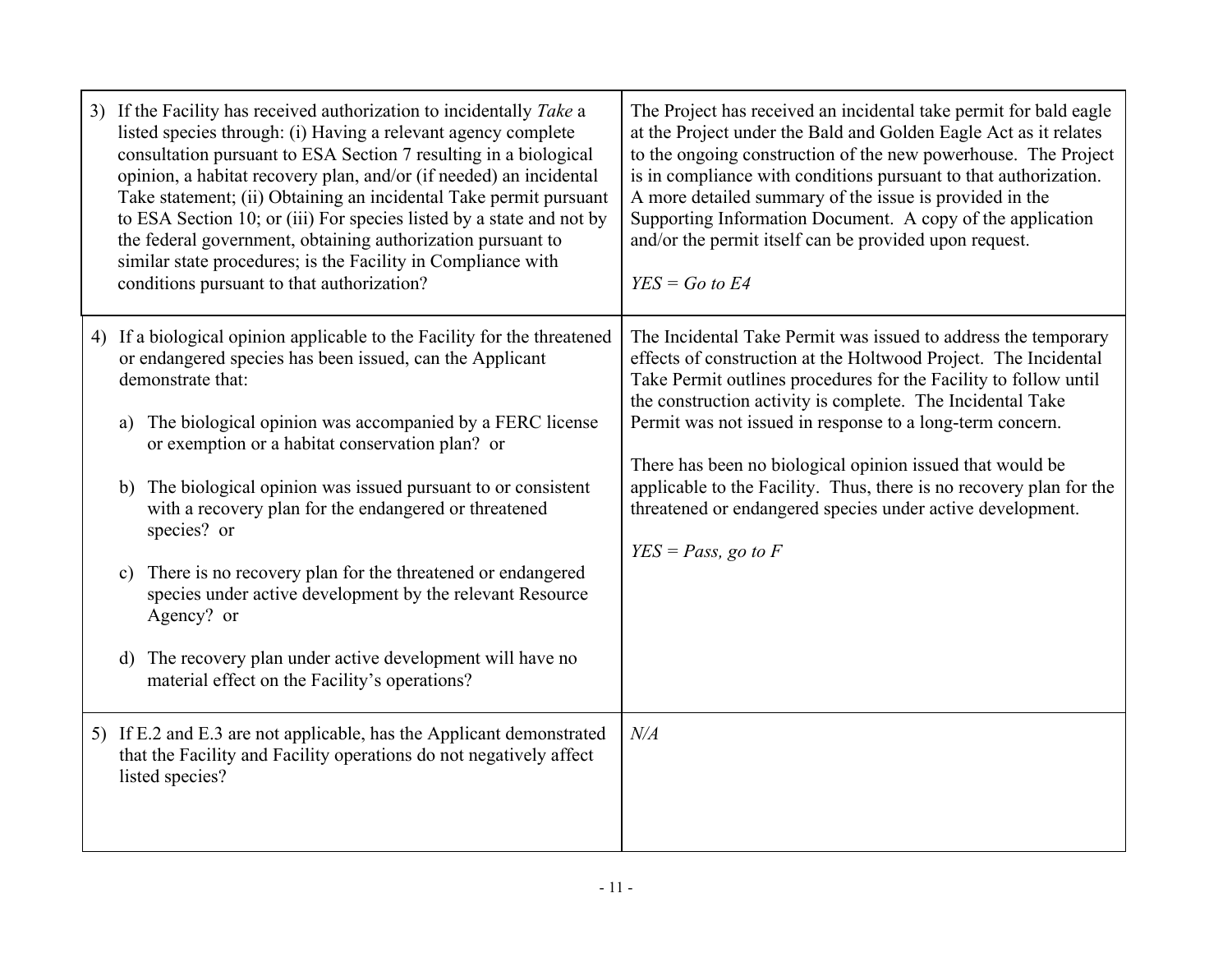| Yes. The Holtwood Project follows a Historic Properties<br>Management Plan that was approved by FERC on January 11,<br>2010. The facility has provided annual reports as outlined in the<br>HPMP and has otherwise remained in compliance with the plan.<br>$YES = Pass$ , go to G                                                                                                                                                                                                                                                                                                                                                                                                                                                                                                                                                                                                                                                                                                                                                                              |
|-----------------------------------------------------------------------------------------------------------------------------------------------------------------------------------------------------------------------------------------------------------------------------------------------------------------------------------------------------------------------------------------------------------------------------------------------------------------------------------------------------------------------------------------------------------------------------------------------------------------------------------------------------------------------------------------------------------------------------------------------------------------------------------------------------------------------------------------------------------------------------------------------------------------------------------------------------------------------------------------------------------------------------------------------------------------|
|                                                                                                                                                                                                                                                                                                                                                                                                                                                                                                                                                                                                                                                                                                                                                                                                                                                                                                                                                                                                                                                                 |
|                                                                                                                                                                                                                                                                                                                                                                                                                                                                                                                                                                                                                                                                                                                                                                                                                                                                                                                                                                                                                                                                 |
|                                                                                                                                                                                                                                                                                                                                                                                                                                                                                                                                                                                                                                                                                                                                                                                                                                                                                                                                                                                                                                                                 |
| Yes. The current FERC license provides for construction of<br>additional recreation facilities, such as improved boat launches,<br>a new tailrace fishing platform, and whitewater features. These<br>features are being constructed/modified as part of the<br>redevelopment project and are on schedule.<br>The facility also manages other project recreation facilities, such<br>as overlooks and recreation facilities. PPL Holtwood filed a<br>Recreation Use Monitoring Plan on April 29, 2010, and has been<br>implementing the plan as required by Article 59 of the current<br>FERC license since it was approved on June 1, 2010. PPL<br>Holtwood is in the process of developing a long-term<br>recreational use monitoring plan which will be filed in 2013.<br>PPL Holtwood has also filed a Whitewater Boating Plan in<br>accordance with Article 60 of the current FERC license on<br>December 15, 2011. FERC approved the plan on July 10, 2012<br>and PPL Holtwood is currently constructing the whitewater<br>features required by the plan. |
|                                                                                                                                                                                                                                                                                                                                                                                                                                                                                                                                                                                                                                                                                                                                                                                                                                                                                                                                                                                                                                                                 |